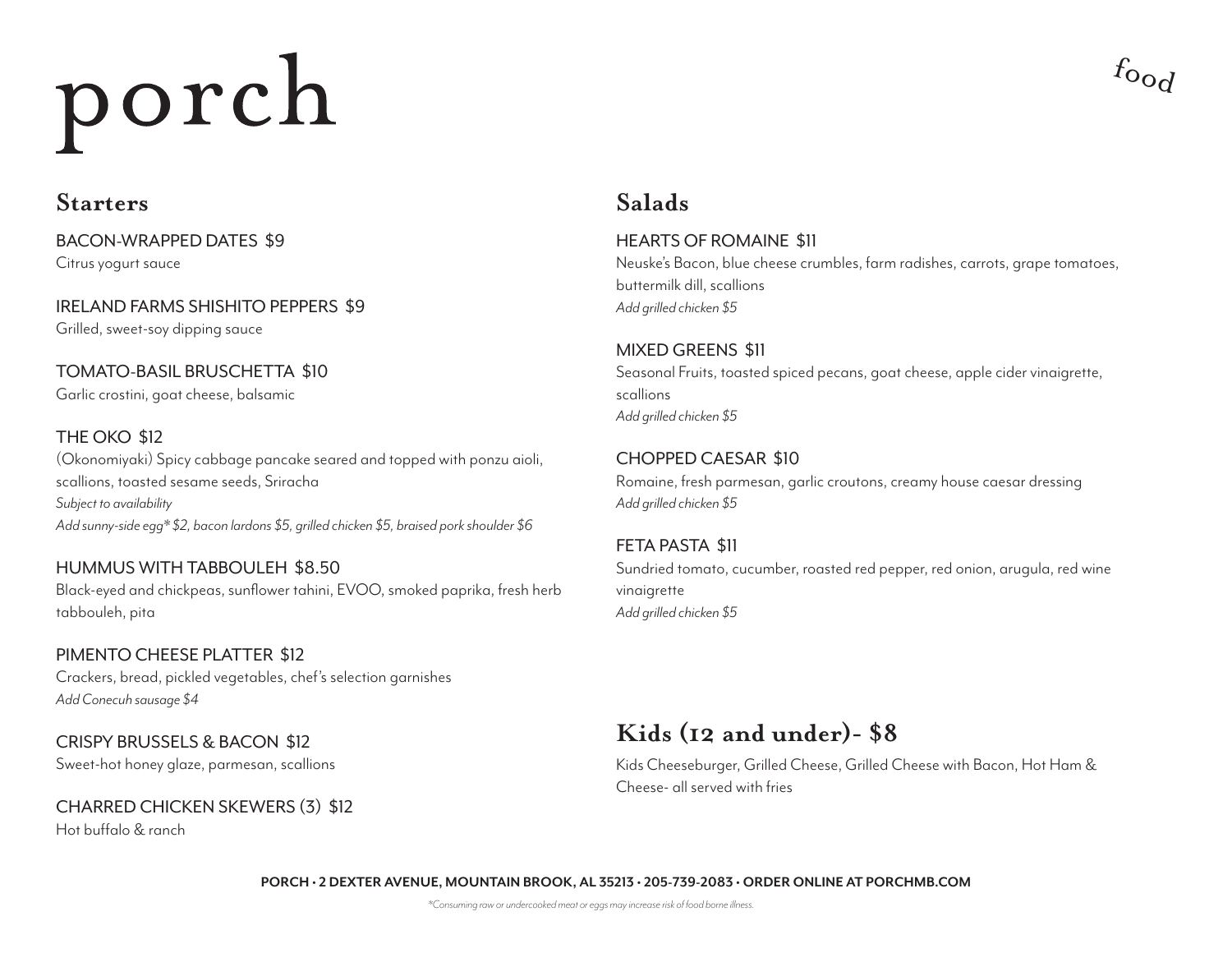# $f_{\text{O}_\text{O}_\text{C}}$

PORCH BURGER + SIDE \$16 Double steak patty, house pickles, grilled red onions, burger sauce, American cheese *Add Nueske's Bacon \$3, sunny-side egg\* \$2*

FRIED CHICKEN SANDWICH + SIDE \$16 Shredded lettuce, house pickles; Classic sauce or buffalo ranch

CUBANO + SIDE \$16 Braised pork, smoked ham, Havarti, house pickles, sweet hot mustard, French roll, mojo dipping sauce

CHICKEN BANH MI + SIDE \$17 Sweet soy glazed grilled chicken with pickled carrots and onions, cucumbers, jalapeños, cilantro, spicy ponzu aioli on a French roll

FISH PO BOY + SIDE \$18

## **Sandwiches Fork + Knife**

#### TRUFFLED FARRO BOWL \$16

Toasted farro, roasted beets, brussels, grilled onions, carrots, goat cheese, balsamic *Add sunny-side egg\* \$2, bacon lardons \$5, grilled chicken \$5, braised pork shoulder \$6*

#### PANKO FRIED CHICKEN \$19

Smashed potatoes, braised collard greens, sweet-hot mustard

#### BLACKENED OR FRIED CATFISH \$22

Over cheese grits, topped with black-eyed pea salad and crisp greens

ALL THE VEGGIES \$21 Chef's selection

## **Sides- \$5**

Cornmeal crusted catfish filet, lettuce, tomato, malt vinegar aioli Hand-cut fries, Brussels, Black-eyed pea salad, Smashed potatoes, Collard greens, Cheese grits, Pasta salad, Side house salad, Side caesar salad

**PORCH • 2 DEXTER AVENUE, MOUNTAIN BROOK, AL 35213 • 205-739-2083 • ORDER ONLINE AT PORCHMB.COM**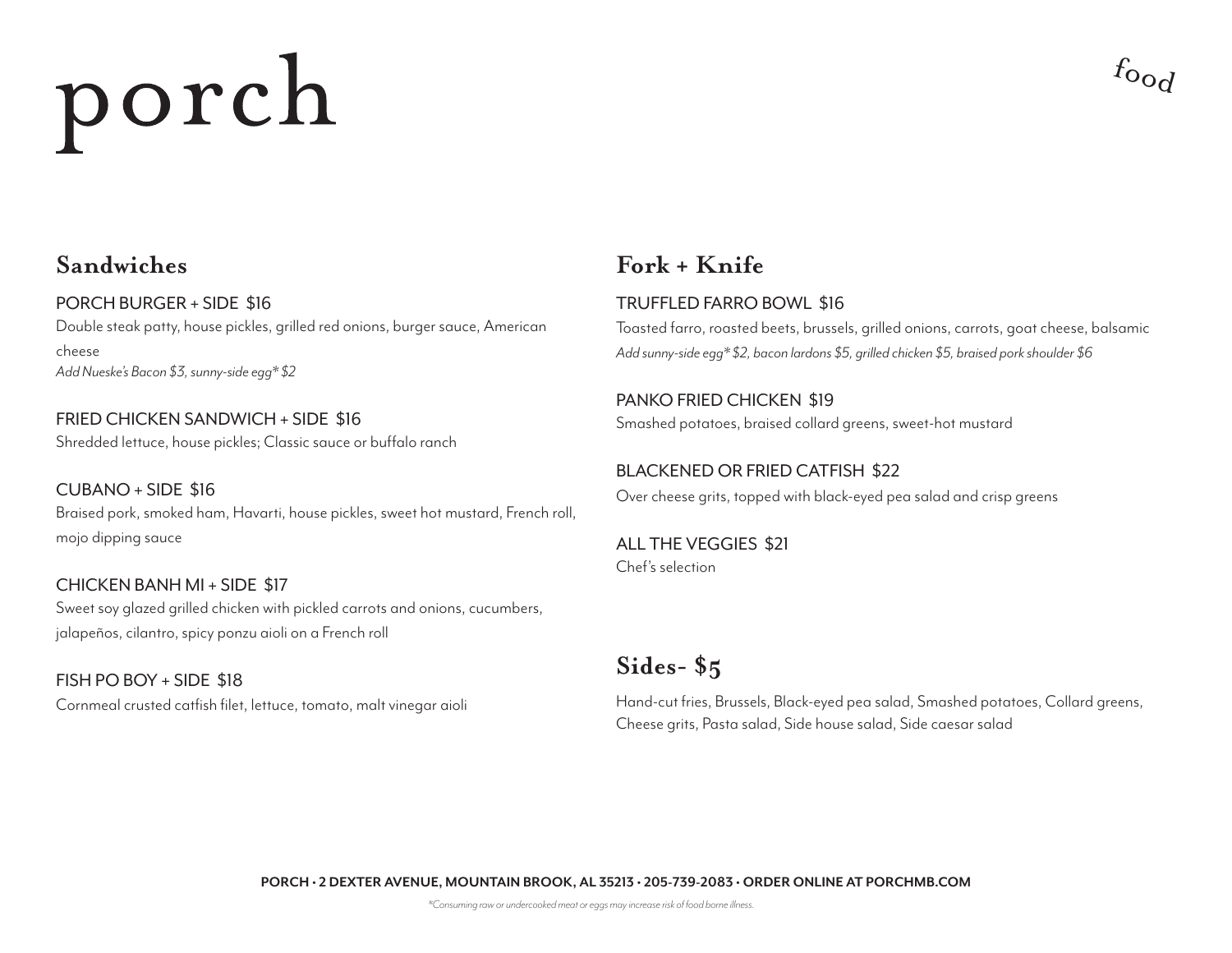$b_{r\nu nch}$ 

#### BACON-WRAPPED DATES \$9

Smoked paprika yogurt

#### CRISPY BRUSSELS & BACON \$12

Sweet-hot honey glaze, parmesan, scallions

#### THE OKO \$12

(Okonomiyaki) Spicy cabbage pancake seared and topped with ponzu aioli, scallions, toasted sesame seeds, Sriracha. *Subject to availability Add sunny-side egg\* \$2, bacon lardons \$5*

#### MIXED GREENS \$11

Seasonal fruits, toasted spiced pecans, goat cheese, apple cider vinaigrette, scallions *Add grilled chicken \$5*

#### CHOPPED CAESAR \$10

Romaine, fresh parmesan, garlic croutons, creamy house caesar dressing *Add grilled chicken \$5*

#### PORCH BREAKFAST \$15

2 eggs scrambled or sunny-side up, Conecuh sausage and Neuske's bacon, pimento cheese toast, cherry tomatoes, cheese grits

#### TRUFFLED FARRO BOWL \$16

Toasted farro, roasted beets, brussels, grilled onions, carrots, goat cheese, balsamic glaze *Add sunny-side egg\* \$2, bacon lardons \$5*

#### PORCH BURGER + SIDE \$16

Double steak patty, house pickles, grilled red onions, burger sauce, American cheese *Add Nueske's Bacon \$3, sunny-side egg\* \$2 Served with hand-cut fries or cheese grits*

#### PANKO FRIED CHICKEN \$19

Cheese grits, braised collard greens, sweet-hot mustard

#### MONTE CRISTO \$16

French toasted ham and gruyere sandwich, berry compote, powdered sugar *Served with hand-cut fries or cheese grits*

#### BRIOCHE FRENCH TOAST \$15

Candied pecans, whipped cream, maple syrup

#### **SIDES \$5**

Cheese grits, Neuske's bacon, Conecuh sausage, hand-cut fries

**PORCH • 2 DEXTER AVENUE, MOUNTAIN BROOK, AL 35213 • 205-739-2083 • ORDER ONLINE AT PORCHMB.COM**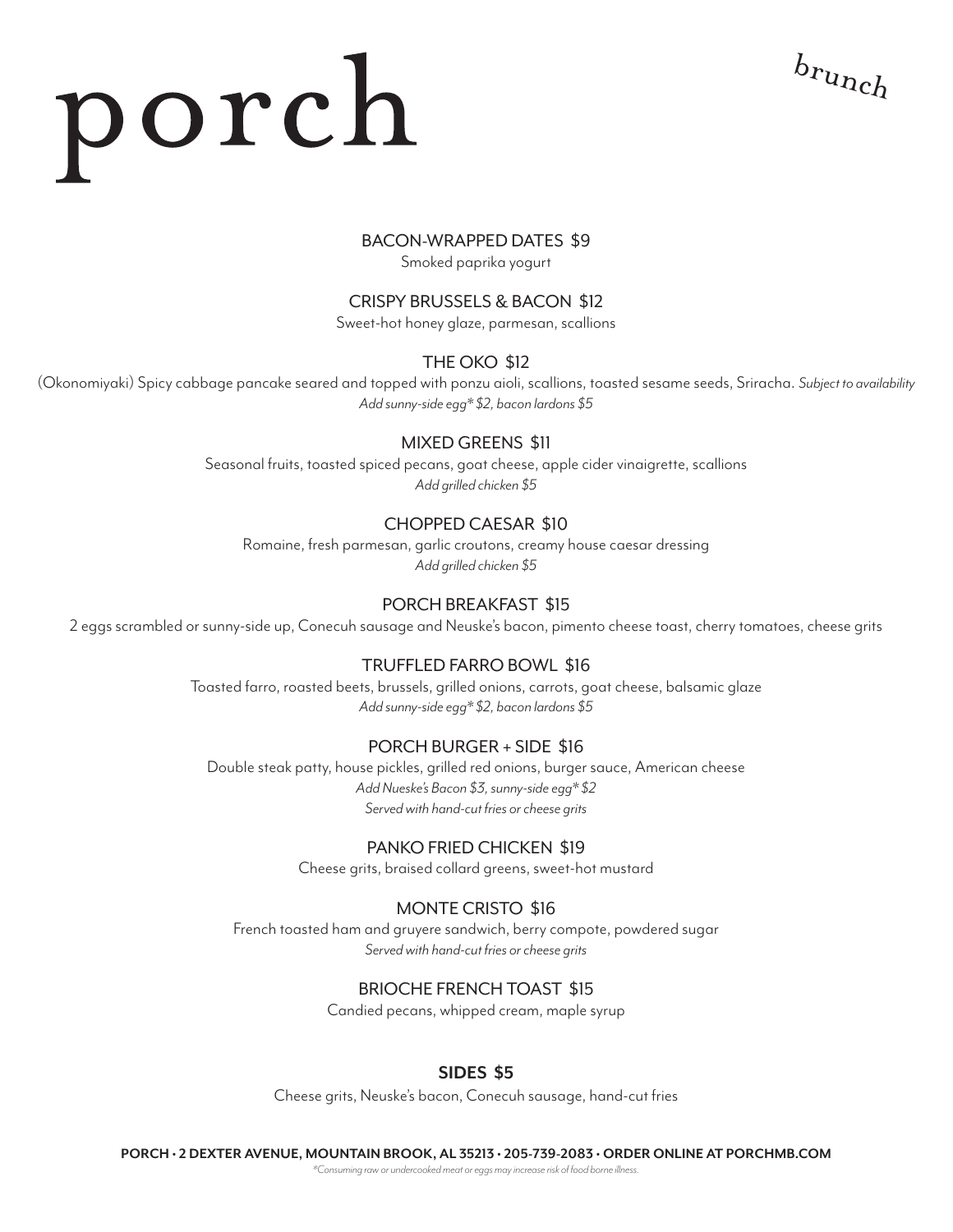### **COCKTAILS**

| <b>Salty Dog</b>            | Vodka, Fresh Squeezed Grapefruit, Salted Rim          | \$9  |
|-----------------------------|-------------------------------------------------------|------|
| Transfusion                 | Vodka, Ginger Ale, Fresh Squeezed Lime, Concord Grape | \$9  |
| Spicy Marg                  | Tequila, Triple Sec, Jalapeno, House Sour, Salt       | \$10 |
| <b>Ranch Water</b>          | Tequila, Fresh Squeezed Lime, Topo Chico              | \$10 |
| Gimlet                      | Vodka or Gin, Fresh Squeezed Lime, Simple Syrup       | \$10 |
| Old Fashioned               | Bourbon, Bitters, Orange, Sugar                       | \$12 |
| <b>Aperol Spritz</b>        | Aperol, Bubbly, Soda, Orange                          | \$13 |
| <b>Elderflower Spritz</b>   | St. Germain, Bubbly, Lemon, Lime, Mint                | \$13 |
| Natural Blonde Bloody       | Vodka, All Natural Yellow Tomato Mix (with a kick!)   | \$10 |
| Chocolate Martini           | Godiva Liqueur, Vodka, Frangelico                     | \$12 |
| Buy a Round for the Kitchen |                                                       | \$15 |

#### WINE

|                                                      | 5 oz./8 oz./Bottle |
|------------------------------------------------------|--------------------|
| Chardonnay, Albert Bichot, Burgundy, FR              | \$13/\$18/\$50     |
| Sancerre, Franck Millet '20, FR                      | \$14/\$19/\$55     |
| Sauvignon Blanc, Mohua '19, NZ                       | \$11/\$16/\$45     |
| Pinot Grigio, Pizzolato, IT                          | \$11/\$16/\$45     |
| Cava, Los Monteros, SP                               | \$10/\$40          |
| Prosecco, Coste Petrai, IT                           | \$12/\$48          |
| Rosé, Protocolo '20                                  | \$10/\$15/\$40     |
| Pinot Noir, Planet Oregon '19, Willamette Valley, OR | \$12/\$17/\$55     |
| Cotes Du Rhone, Les Artistes, '20, FR                | \$10/\$16/\$42     |
| Cabernet Sauvignon, Witness Mark '18, CA             | \$12/\$16/\$50     |
|                                                      |                    |